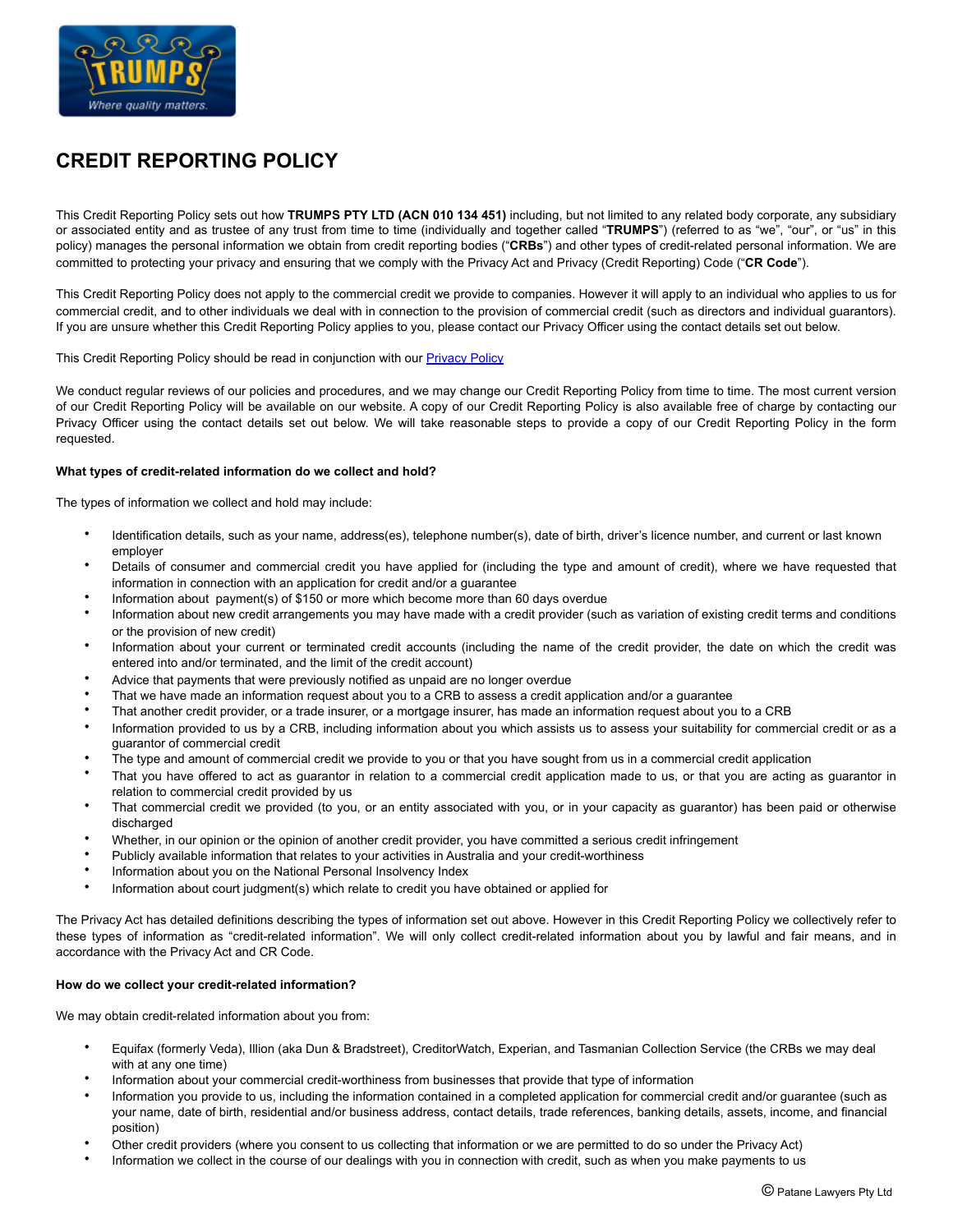# Where we outsource our functions to third party services providers, those providers may also collect credit-related information from you on our behalf. **Why do we collect, hold, use and disclose your credit-related information?**

We may collect, hold, use, and disclose credit-related information about you that is reasonably necessary for our business purposes and as permitted by law. Those purposes may include:

- Verifying your identity
- Assessing an application made to us for commercial credit (by you or an entity associated with you)
- Assessing whether we will continue to provide commercial credit (to you or an entity associated with you)
- Assessing your suitability as a guarantor where you have offered to provide us with a guarantee in relation to an application for commercial credit, or in relation to commercial credit already provided by us
- Deriving scores, ratings, summaries, and evaluations relating to your credit-worthiness which are used in our decision-making processes
- Assisting you to avoid defaulting on your credit-related obligations to us
- Managing the credit we provide and our relationship with you
- Undertaking debt recovery and enforcement activities (including in relation to guarantors)
- Disclosing your credit-related information to a guarantor, or someone you have indicated is a prospective guarantor, in relation to an application for commercial credit or in relation to commercial credit already provided by us
- Disclosing your credit-related information to our related bodies corporate that are also considering whether to provide credit (to you or an entity associated with you and/or in your capacity as guarantor)
- Disclosing your credit-related information for our internal management purposes
- Disclosing your credit-related information to other third parties that provide services to us (including debt collectors, lawyers, and advisers)
- Dealing with any complaints, or access or correction requests you make to us
- Responding to a consultation request made to us by a CRB or another credit provider
- Conducting fraud assessments and dealing with serious credit infringements
- Exchanging information (including default information) with other credit providers, as permitted by the Privacy Act and CR Code
- Participating in the credit reporting system and exchanging information with CRBs as permitted by Part IIIA of the Privacy Act and CR Code.
- Satisfying legal and regulatory requirements
- Where you otherwise expressly consent to our collection, use and/or disclosure of your credit-related information

Some credit-related information may only be used or disclosed under the Privacy Act for some of these purposes, or in some of those circumstances. We are not likely to disclose your credit-related information to recipients located outside of Australia.

We may refuse an application for commercial credit and/or reject a guarantee based wholly or partly on your credit-related information.

## **Disclosing credit-related information to CRBs**

We may disclose your credit-related information to a CRB for the purposes set out above and where the Privacy Act permits us to do so. The types of information we may disclose to a CRB include:

- That you have applied for credit with us (including the amount of credit) and/or that we are a current provider of credit to you
- That you have guaranteed credit to us (including the amount of credit guaranteed)
- That you have failed to meet your payment obligations to us (including the amount of an outstanding debt)
- Advice that payments that were previously notified as unpaid are no longer overdue
- That credit we provided to you has been paid or otherwise discharged
- That a guarantee you provided to us has been satisfied or otherwise discharged
- In some circumstances, that in our opinion you have committed a serious credit infringement

CRBs may include that information in reports provided to credit providers like us to assist them in assessing your creditworthiness.

Under the Privacy Act, CRBs are permitted to use credit reporting information to assist credit providers who wish to direct market to you by ensuring you meet certain criteria. This is known as "pre-screening". You have a right to contact a CRB and request (at no cost to you) that a CRB does not use your information for this purpose.

You also have a right to request that a CRB not use or disclose your credit-related information if you reasonably believe that you have been, or are likely to be, a victim of fraud (including identity fraud).

You can contact the CRBs we exchange information with using the details below:

**Equifax**  Customer Resolutions PO Box 964 North Sydney NSW 2059 1300 762 207 customercomplaintsAU@equifax.com

You may obtain a copy of Equifax's policy about their management of credit-related information by contacting them or visiting their website.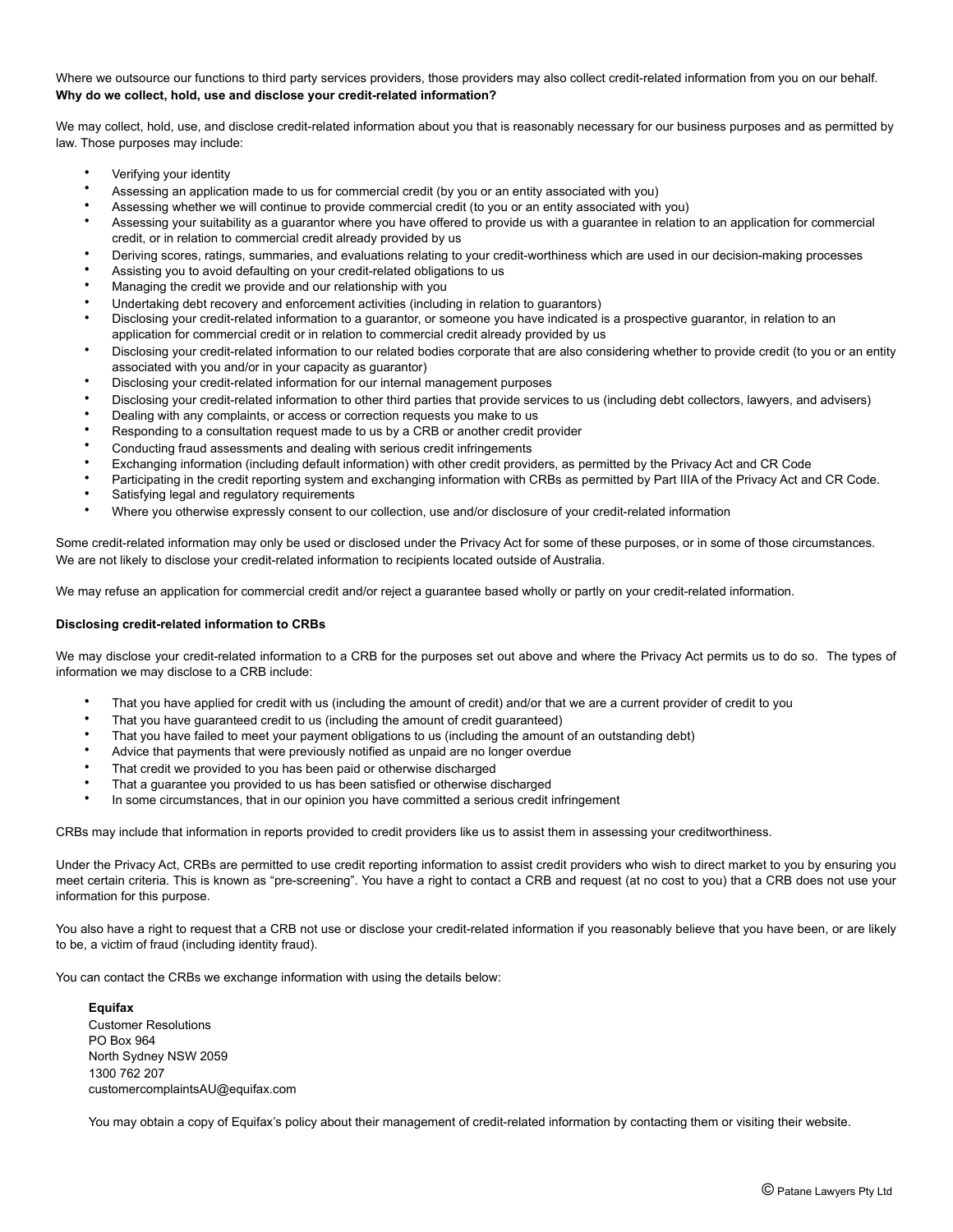# **Illion (aka Dun & Bradstreet )**

Attention: Public Access Centre PO Box 7405 St Kilda VIC 3004 1300 734 806 [pac.austral@dnb.com.au](mailto:pac.austral@dnb.com.au)

You may obtain a copy of Illion/Dun & Bradstreet's policy about their management of credit-related information by contacting them or visiting their website.

# **CreditorWatch**

GPO BOX 276 Sydney NSW 2001 [privacy@creditorwatch.com.au](mailto:privacy@creditorwatch.com.au) 

You may obtain a copy of CreditorWatch's policy about their management of credit-related information by contacting them or visiting their website.

## **Experian**

Level 6, 549 St Kilda Road Melbourne VIC 3004 1300 783 684 [creditreports@au.experian.com](mailto:creditreports@au.experian.com) 

You may obtain a copy of Experian's policy about their management of credit-related information by contacting them or visiting their website.

### **Tasmanian Collection Service**

29 Argyle Street Hobart TAS 7000 (03) 6213 5555 [enquiries@tascol.com.au](mailto:enquiries@tascol.com.au) 

You may obtain a copy of Tasmanian Collection Service's police about their management of credit-related information by contacting them or visiting their website.

## **Exchange of credit-related information with trade insurers**

In connection to an application for commercial credit, trade insurers may also obtain credit-related information about you from us or a CRB for the purpose of assessing whether to provide insurance to us in relation to the commercial credit we provide you (including assessment of the risk of insuring us, the risk of default by you and/or you in your capacity as a guarantor).

#### **Use of third party service providers**

We will disclose your credit-related information when we outsource certain of our functions to third party service providers. The functions we may outsource include:

- Managing the supply of our products and services
- Establishing credit accounts and managing credit provided to our customers
- Assessing credit applications and/or guarantees
- Responding to enquiries about applications, accounts, and our products and services
- Conducting checks for credit worthiness and/or fraud
- Debt collection

Where we disclose your credit-related information to our third party service providers, we required those providers to comply with the Privacy Act and CR Code. Our third party service providers will not collect, use, or disclose your personal information for any purpose other than our own, as set out in this Privacy Policy.

## **How do we store and protect your credit-related information?**

We store credit-related information in both paper-based records and in electronic form (such as on computer servers) on our systems or the systems of our service providers. We take all reasonable precautions to safeguard your information from misuse, interference and loss, and unauthorised access, modification or disclosure, including:

- Restricting access to credit-related information stored in our electronic and paper-based records
- Using technology products to prevent unauthorised access to our electronic databases (such as industry standard firewalls) and ensure the security of electronic transmissions
- Training, policies and procedures in relation to the use of our computers and management of credit-related personal information (including informing and training our employees who handle credit-related information of the requirements of the Privacy Act, CR Code, and Privacy Regulations)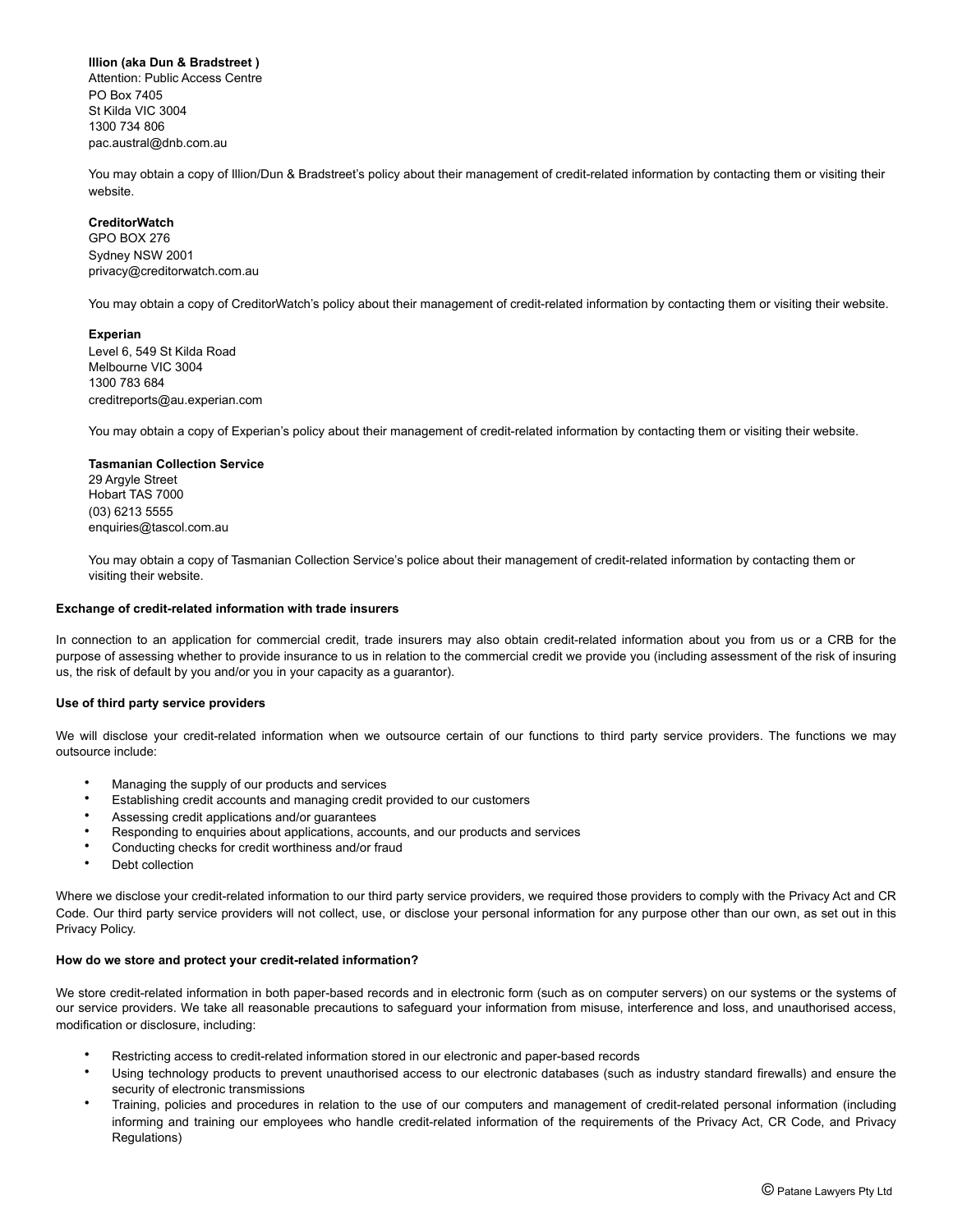• Requiring all of our third party service providers to handle personal information in accordance with the Privacy Act, CR Code and Privacy **Regulations** 

When we no longer need your credit-related information, and we are not required by law to retain the information, we will take reasonable steps to destroy that information or to ensure it is de-identified.

The internet is not a secure method of transmitting information. Other than where we use Secure Socket Layer ("**SSL**") technology (such as for the transmission of credit card information), to the maximum extent permitted by law we cannot and do not accept responsibility for the security of information you send to or receive from us over the internet, or the unauthorised access or use of that information.

## **How can you access your credit-related information?**

We take all reasonable steps to ensure that the credit-related information we collect, use, and disclose is accurate, up-to-date, complete, relevant, and is not misleading. If your personal details change at any time please contact our Privacy Officer.

Under the Privacy Act you have a right to access the credit-related information we hold about you, subject to some exceptions allowed by law. Factors affecting your right to access include:

- Giving access would be unlawful
- Denying access is required or authorised by law
- Giving access would be likely to prejudice an enforcement activity

If you would like access to your credit-related information, please contact our Privacy Officer using the contact details set out below. To ensure that you have access to the most up-to-date information you should additionally request access to credit-related information held by CRBs about you.

We will usually respond to requests for access to credit-related information within 30 days of receiving the request. If we refuse your request, we will give you a written notice setting out the reasons for our refusal (except to the extent it would be unreasonable to do so) and the mechanisms available to you to complain about that refusal.

There is no charge for an access request, although we may charge you a reasonable fee for retrieving your information. We will inform you of any fee and obtain your agreement to that fee before the information is provided to you.

#### **How can you request correction of your credit-related information?**

We take all reasonable steps to ensure that the credit-related information we collect is accurate, up-to-date, complete, relevant, and is not misleading. However if you believe that is not the case you have a right under the Privacy Act to request that we correct your credit-related personal information.

If you would like to do so, please contact our Privacy Officer using the contact details set out below.

If we are satisfied that your credit-related information is incomplete, inaccurate, out-of-date, irrelevant, or misleading we will take reasonable steps to correct that information within 30 days of your request, or within such longer period as you agree to in writing. Where it is necessary to resolve a correction request, we must consult with a CRB or another credit provider who holds or held that information.

We will notify you of our decision about a correction request within 5 business days of reaching that decision.

If we refuse your request, we will give you a written notice stating:

- That the corrections have not been made
- Our reasons for not correcting the information (including evidence substantiating the correctness of the information)
- How you can make a complaint to the Office of the Australian Information Commissioner ("**OAIC**")

There is no cost involved for you to make a correction request or for the correction of your information.

#### **How can you make a complaint?**

If you believe that we have not complied with our obligations under Part IIIA of the Privacy Act or the CR Code, you have a right to complain. You must specify the nature of your complaint.

You can make a complaint to us by contacting our Privacy Officer using the contact details set out below.

You will receive a written acknowledgment of your complaint from us within 7 days after we receive the complaint together with details of how we will deal with the complaint. We investigate all complaints made to us and aim to resolve them within 30 days. If we cannot resolve your complaint within that period we will write to you explaining why we have been unable to resolve your complaint, the expected timeframe to resolve the complaint, and seeking your written agreement to extend the 30 day period. You may refer the matter to the OAIC if you wish to complain about delay in the handling of your complaint (using the contact details set out below).

If we consider it necessary in order to deal with your complaint, we must consult with a CRB or another credit provider. If, while your complaint remains unresolved, we disclose information the subject of the complaint to a third party, we may advise the third party of the complaint.